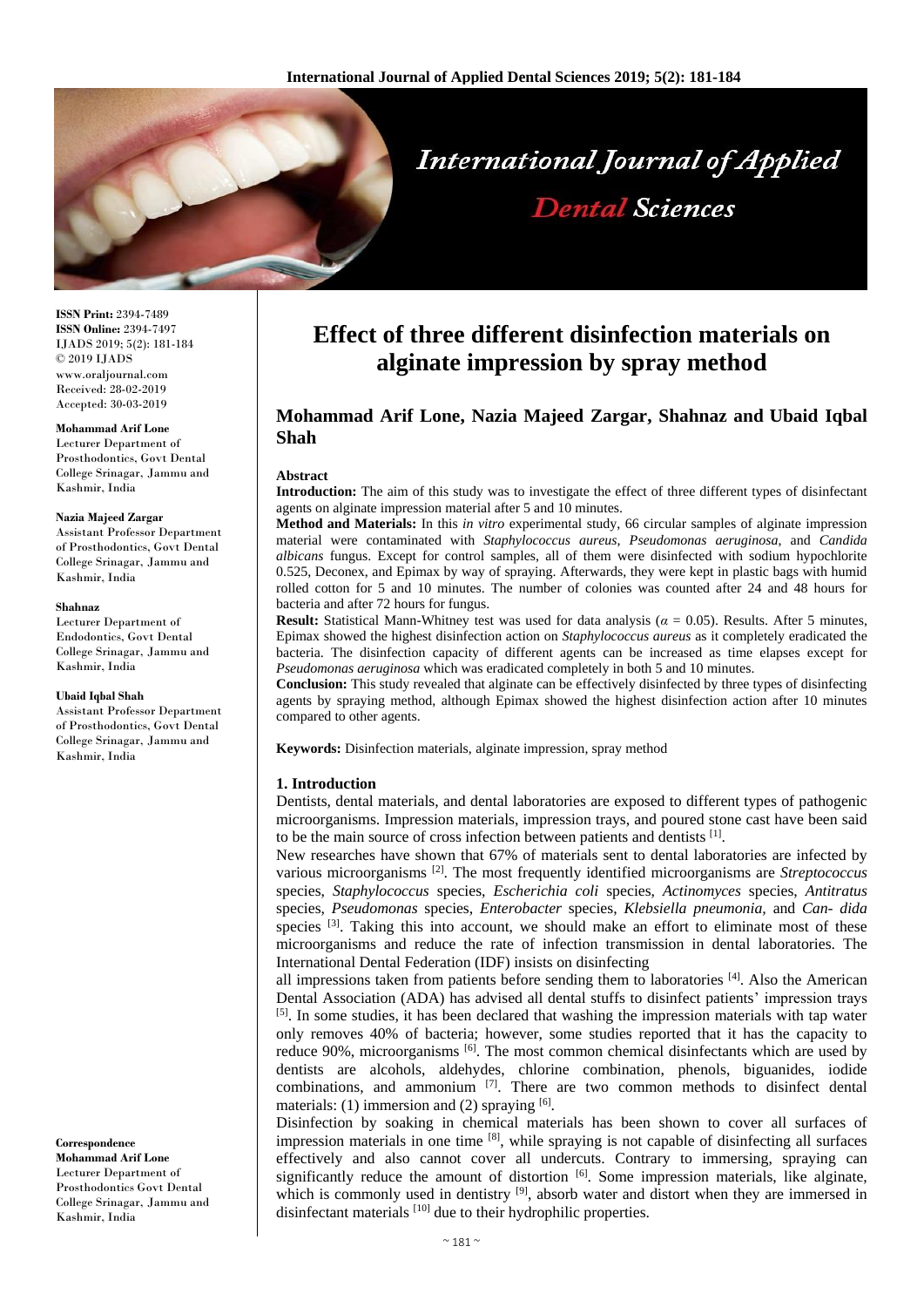In Westerholm *et al.* study in 1992<sup>[11]</sup>, the efficacy of eight different disinfectant agents was assessed; among them Sporicidin and 0.525% sodium hypochlorite effectively eradicated *Staphylococcus aurous* in all samples.

In another study, Rueggeberg *et al*. found that spraying disinfectants on alginate does not cause dimensional distortion in poured stone casts compared to casts from waterrinsed controls. It was shown that immersion method cause dimensional distortion in both anterior and posterior segments. Both spraying and immersing decrease surface details to the same extent. The antimicrobial effect of spraying and immersing methods was almost equal while mere water rinsing showed no significant disinfection effect [12] .

Ghahramanloo *et al*. in 2009 investigated the antimicro- bial effect of sodium hypochlorite 0.525%, Deconex, and Sanosil. They concluded that the use of 0.525% sodium hypochlorite spray on the surface of alginate effectively disinfect 96.6% of the samples  $^{[9]}$ .

Since none of the mentioned disinfection protocols have been accepted as a standard gold for disinfecting dental materials and the presence of hazardous microorganism on dental impression can impose detrimental effects, the present study was designed to investigate the disinfection effect of Deconex Solarsept solution, sodium hypochlorite 0.525%, and Epimax on alginate impression material in 5 minutes and 10 minutes.

## **2. Methods and Materials**

The present randomized experimental study was carried out aiming at evaluating the disinfection effect of: sodium hypochlorite %0.525 Chloran, Deconex and Epimax on the alginate impression material.

### **2.1. Sampling Methods**

An appropriate mixture of water and alginate powder was prepared in a bowl with a sterile spatula according to the manufacturers' instructions.

Then the mixture was poured into a 5 cc sterile syringe; after the required time for material setting, the impression material was cut off and removed with a number 10 surgical blade from the end part of the syringe to different slices with 2 mm thickness. Eventually, 66 alginate samples were prepared. In order to assure that the samples were kept sterile during preparation, three samples were selected as negative controls (blank) and were incubated on TSB culture for 24 to 48 hours, after which the bacterial growth was examined. To investigate the effect of different disinfectant materials, 21 samples were used for each bacterial species.

From total 21 samples, sodium hypochlorite %0.525 was used to disinfect three of them for five minutes and three others for 10 minutes. Three samples were disinfected with Deconex for

five minutes and three others for 10 minutes, and three samples were selected for disinfecting with Epimax for five minutes and three others for 10 minutes. At the last, three more samples were used as positive controls to check for any microbial pollution.

**2.2. Preparation of Bacterial Suspension and Yeast:** For each type of susceptibility testing, a standard inoculum of bacteria must be used.

The standard inoculums were prepared to match the turbidity of  $1.5 \times 108$  cfu/mL (equivalent to 0.5 McFarland) by transferring 1-2 colonies of 18–24 hours cultures to TSB medium and incubating at 35 ◦C. For *Candida albicans*  fungus, the samples were taken from 48 hour Saborosa and Dextrose agar cultures.

**2.3. Contamination of Samples:** To evaluate the disinfection effect of abovementioned three substances, samples were separately polluted with microbial solutions of *Staphylococcus aureus* (ATCC29213), *Pseudomonas aeruginosa* (ATCC27853), and *Candida albicans* fungus (PTCC5027). The impressions were put in sterile test tubes separately with 1 cc of microbial suspension each and then incubated at 35◦ C for one hour.

## **2.4. Disinfection of Samples and Microbiological Surveys:**

After contamination, all samples were rinsed with sterile distilled water for 30 seconds. In order to disinfect all samples except controls, either sodium hypochlorite %0.525, Deconex, or Epimax were used on each sample applying spray method for 10 puffs in 15 seconds. Then the samples were put into sterile plastic bags containing sterile humidified cotton to form a moisturized environment for 5 and 10 minutes.

Trypsin protease, which is able to isolate the microbes from contaminated environments, was used. The recommended time and concentration for the effective use of trypsin is 60 minutes and 2%, respectively. This time concentration is based on the maximum microorganisms which can be isolated from the samples. After washing the samples with sterile distilled water for 30 seconds, they were put in trypsin 2% solution for 60 minutes. The suspensions of 1*/*2 and 1*/*4 trypsin solution were then prepared. Using 100 micro liter sampler, these samples were transferred to Mueller-Hinton agar for the *Pseudomonas aeruginosa* and *Staphylococcus aurous*. Also Saborow Dextrose agar (SDA) medium was used to investigate the presence of *Candida albicans* fungus. Using a Pasteur pipet bent with heat at 90 degrees, the samples were spread on cultures. After 24 and 48 hours incubation, the grown bacterial colonies on culture were counted. The grown fungus colonies of *Candida albicans* on SDA were counted after 72 hours.

**Table 1:** Comparison of disinfectant agents and control group in 5 minutes and 1 dilution. Bacteria

| disinfectant                       | <i>Candida albicans o v</i> alue | <i>Staphylococcus aures</i> p value | <i>Pseudomonas aeroginosa</i> p value |
|------------------------------------|----------------------------------|-------------------------------------|---------------------------------------|
| <b>Deconex</b>                     | 0.05                             | 0.046                               | 0.043                                 |
| Hypochlorite, 525 control          | 0.046                            | 0.046                               | 0.043                                 |
| epimex                             | 0.046                            | 0.037                               | 0.043                                 |
| Deconex-hypochlorite solution      | 0.507                            | 0.043                               | 0.099                                 |
| Deconex-epimax                     | 0.507                            | 0.034                               | 0.099                                 |
| Sodium hypochlorite, 525% - Epimax | .00                              | 0.034                               | 0.796                                 |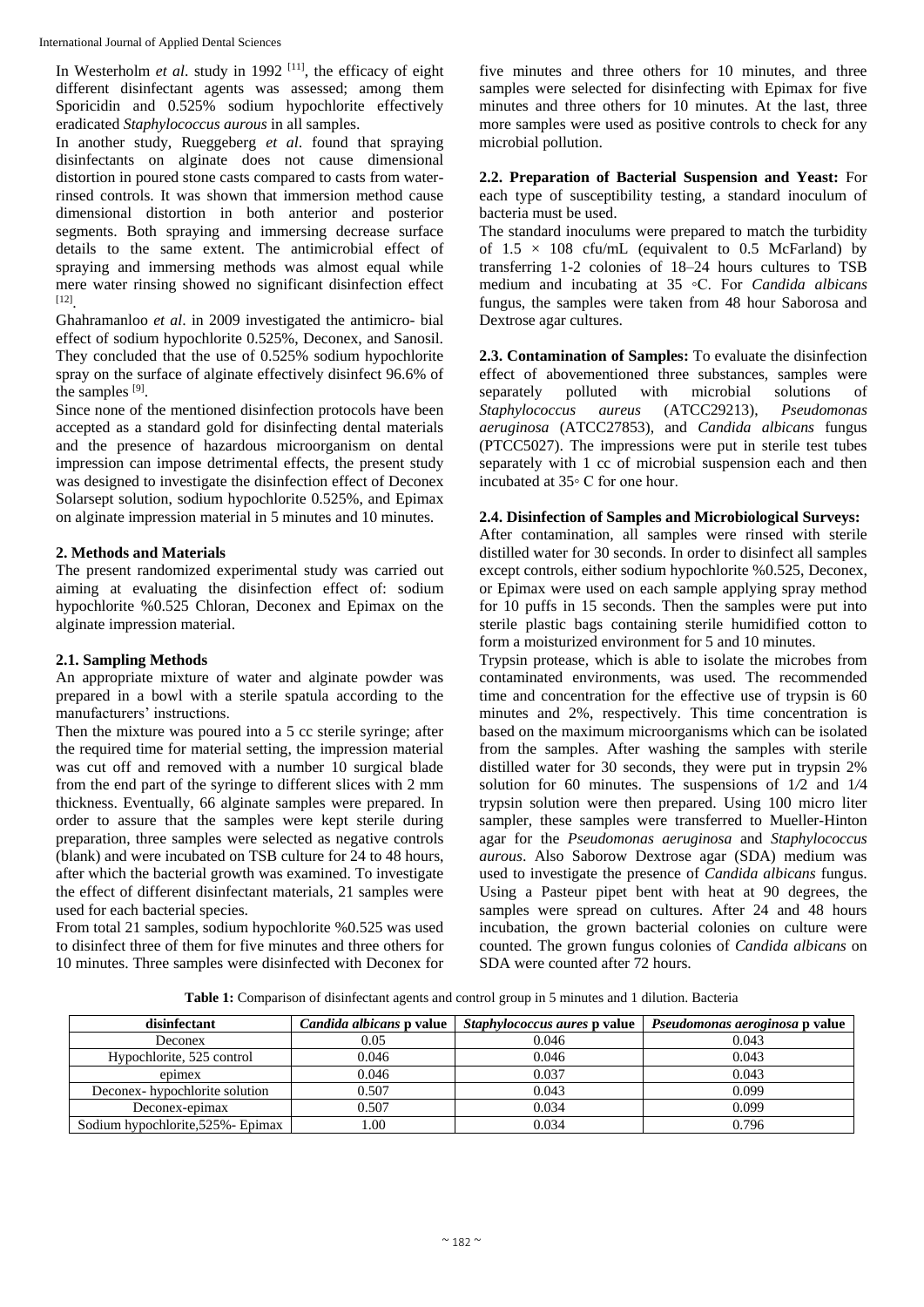| disinfectant                       | <i>Candida albicans</i> p value | <i>Staphylococcus aures p value</i> | <i>Pseudomonas aeroginosa</i> p value |
|------------------------------------|---------------------------------|-------------------------------------|---------------------------------------|
| Deconex                            | 0.046                           | 0.050                               | 0.034                                 |
| Hypochlorite, 525 control          | 0.050                           | 0.046                               | 0.046                                 |
| epimex                             | 0.037                           | 0.037                               | 0.034                                 |
| Deconex-hypochlorite solution      | 0.246                           | 0.0487                              | 0.121                                 |
| Deconex-epimax                     | 0.317                           | 0.037                               | 1.000                                 |
| Sodium hypochlorite, 525% - Epimax | 0.121                           | 0.034                               | 0.121                                 |

#### **3. Results**

According to Table 1, the disinfection action of three mentioned disinfectants showed no significant difference after 5 minutes for *Candida albicans* and *Pseudomonas aeruginosa*, however, this difference was significant for *Staphylococcus aureus*. (*P* value *<* 0*.*05).

It was observed that Epimax is more efficient in eradicating *Staphylococcus aureus* compared to two oth- ers disinfectant agents. Also Deconex showed significantly higher disinfectant action in removing *Staphylococcus aureus*  compared to 0.525% hypochlorite sodium.

Table 2 illustrate the bacterial disinfection capability of the three above-mentioned disinfectants after 10 minutes. There was no significant difference in disinfection capability of the above disinfectants on *Candida albicans* and *Pseudomonas aeruginosa* and neither in disinfection ability of Deconex and Sodium Hypochlorite 0.525% on *Staphylococcus aureus*. For Deconex-Epimax and hypochlorite sodium- Epimax, there is a significant difference in eradicating *Staphylococcus aureus* (*P <* 0*.*05). Epimax also completely eradicated *Staphylococcus aureus* with higher rate compared to two other disinfectants.

**Table 3:** displays bacterial disinfection ability of disinfectants in preventing microorganisms growth. Epimax could eradicate *Staphylococcus aureus* effectively (100%) after 5 minutes. %0.525 sodium hypochlorite and Deconex eliminated 97.12% and 95.39% of *Staphylococcus aureus*, respectively. Epimax completely prevented the growth of microorganisms in 10 minute (100%).

| disinfectant | time | Candida albicans | Staphylococcus aureus | Pseudomonas aeruginosa |
|--------------|------|------------------|-----------------------|------------------------|
| Hypochlorite |      | 90.62%           | 97.123%               | 99.63%                 |
|              | 10   | 96.09%           | 98.84%                | 99.54%                 |
| Epimax       |      | 93.74%           | 100%                  | 99.52%                 |
|              | 10   | 100%             | 100%                  | 100%                   |
| deconex      |      | 91.40%           | 95.39%                | 99.27%                 |
|              | 10   | 99.21%           | 96.83%                | 100%                   |

## **4. Discussion**

Dentists practicing dentistry encounter potentially harmful microorganisms. Patients are the most important source of microorganisms [13]. Studies indicate that the surface of impressions taken out of the mouth is polluted with bacteria  $[14-17]$ .

Egusa and colleagues in 2008 showed that alginate impressions taken from patients mouths contain hazardous microorganisms like *Staphylococcus aureus*, methicillin resistant *Staphylococcus*, *Candida albicans*, and *Pseudomonas aeruginosa* with rate of 55.6%, 25.9%, 25.9%, and  $5.6\%$ , respectively  $[18]$ . These are opportunistic pathogens that can be spread and transferred through the oral cavity [18]. *Candida* causes common opportunistic infections known as oral candidiasis found in patients with immune deficiency [19]. *Pseudomonas aeruginosa* is a deadly infectious agent that exists epidemically on hospital instrument [18]. However, studies show that among the population, the spreading rate of Staphylococcus aureus to the nasopharynx is only 10% <sup>[13]</sup>. This is the reason that in this survey *Staphylococcus aureus, Candida albicans*, and *Pseudomonas aeruginosa* were selected to investigate the disinfection efficacy of disinfectant agents. In the present study, all three kinds of disinfectant materials could efficiently eradicate all kinds of microorganisms, but Epimax showed more promising results compared to two other disinfectants. Although Epimax represented a significant difference with other disinfectants in 5 and 10 minutes in eradicating *Staphylococcus aureus* from alginate samples, there was no significant difference in its capacity in eradicating other microorganisms compared to other agents.

In the present survey, 0.525% hypochlorite sodium agent which is common in housework was used. This disinfectant

agent could efficiently prevent microorganisms' growth and disinfect the impression materials. Westerholm [11] and Rueggeberg [12] and colleagues also showed that spraying sodium hypochlorite can effectively disinfect the impression materials. In Westerholm study, it was showed that Sodium hypochlorite can absolutely (99.99%) prevent the growth of *Staphylococcus aureus* <sup>[11]</sup>, and these results are in agreement with the results of the present study as this material eradicated 97.12% and 98.84% of *Staphylococcus aureus* after 5 and 10 minutes, respectively. In another study by Ghahramanloo and colleagues, spraying sodium hypochlorite 0.525% could disinfect samples effectively (96.6%) in 10 minutes <sup>[9]</sup>. Deconex is an alcohol based disinfectant agent that in this survey could effectively disinfect impression materials. This agent exerts its effect mostly on *Pseudomonas aeruginosa*  since it eradicated 99.27% and 100% of *Pseudomonas aeruginosa* after 5 and 10 minutes, respectively. In Hoseini *et al*. study [20], it was reported that Deconex is quite effective against *Pseudomonas aeruginosa* and *Staphylococcus aureus*. These results are also in accordance with the results of the present study. Contrary to our results in a study by Ghahramanloo *et al*., this agent could eradicate only 70.4% of microorganism <sup>[9]</sup>. It can be postulated that the use of a more resistant type of bacteria can explain this difference. Also it was shown that the disinfection capacity of Deconex can increase from 5 to 10 minutes. In this survey, for the first time the antimicrobial effect of Epimax on impression materials was investigated. Epimax is a broad spectrum hydrogen peroxide based products. The most important feature of Epimax is that it does not make bacteria resistant against disinfectant materials and it is highly biocompatible and does not induce any allergic reactions. Interestingly, this agent could eradicate 100% of all microorganisms in both 5 and 10